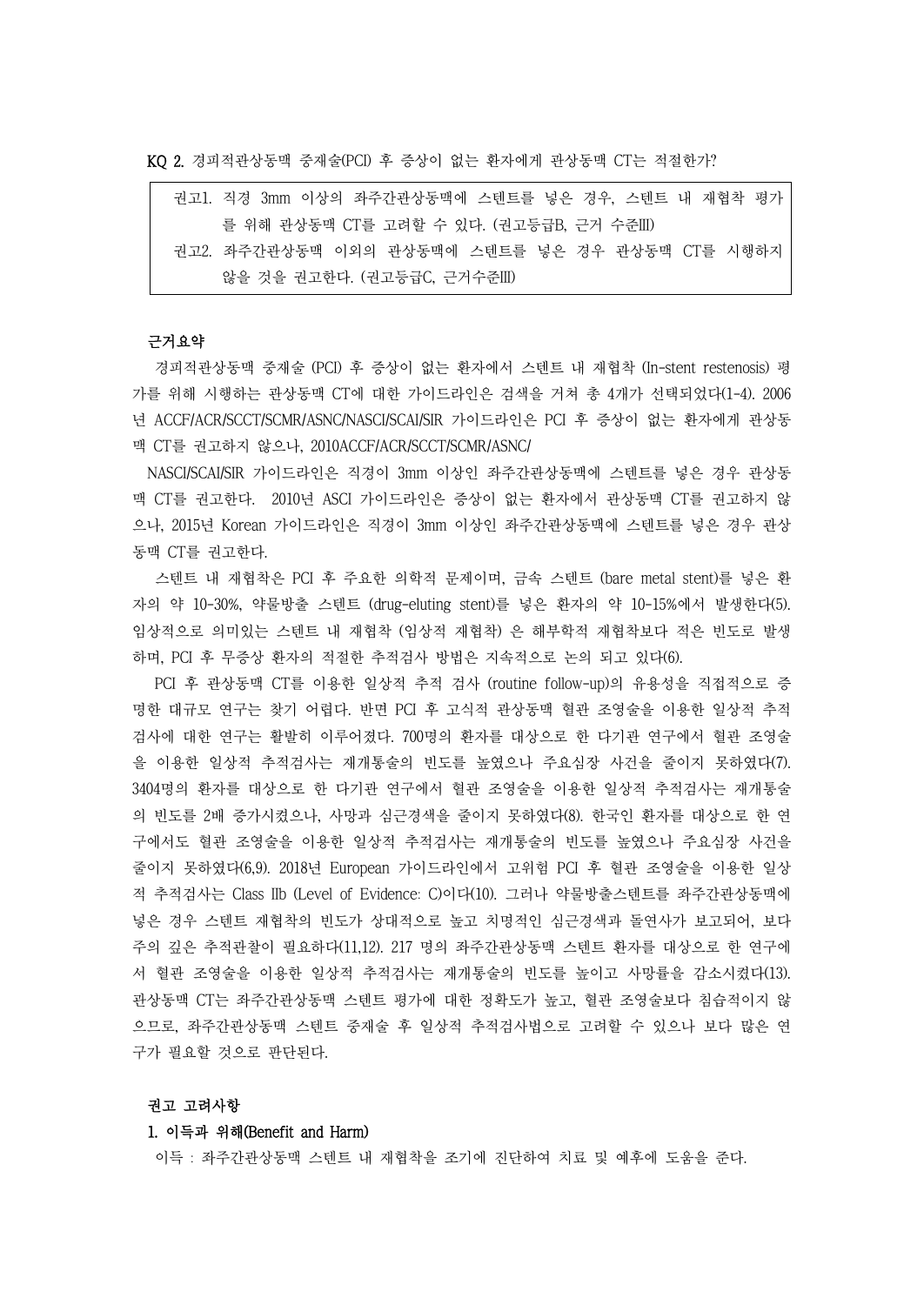위해 : 방사선 피폭과 요오드 조영제 노출의 단점이 있다.

# 2. 국내 수용성과 적용성(Acceptability and Applicability)

우리나라는 64 절편이상의 CT 보유율이 높아 관상동맥 CT에 대한 접근성이 좋기 때문에, 진료 지침의 국내 수용성에 큰 무리가 없을 것으로 판단된다. 그러나 검사비용 및 방사선/요오드 조영제 사용에 따른 환자 부담을 고려하여 적용할 필요가 있다. 방사선 피폭량을 최소화하고, 요오드 조영 제 부작용을 고려한 적용이 필요하다. 수용성과 적용성 평가표는 부록2에 제시되었다.

## 3. 검사별 방사선량

관상동맥(심장) CT 3. 방사선량은 본문 P.1에 제시되었다.

### 참고문헌

1. ACCF/ACR/SCCT/SCMR/ASNC/NASCI/SCAI/SIR 2006 appropriateness criteria for cardiac computed tomography and cardiac magnetic resonance imaging. A report of the American College of Cardiology Foundation Quality Strategic Directions Committee Appropriateness Criteria Working Group. J Am Coll Radiol. 2006;3: 751-771.

2. Taylor AJ, Cerqueira M, Hodgson JM, Mark D, Min J, O'Gara P, et al. ACCF/SCCT/ACR/AHA/ ASE/ASNC/NASCI/SCAI/SCMR 2010 Appropriate Use Criteria for Cardiac Computed Tomography. A Report of the American College of Cardiology Foundation Appropriate Use Criteria Task Force, the Society of Cardiovascular Computed Tomography, the American College of Radiology, the American Heart Association, the American Society of Echocardiography, the American Society of Nuclear Cardiology, the North American Society for Cardiovascular Imaging, the Society for Cardiovascular Angiography and Interventions, and the Society for Cardiovascular Magnetic Resonance. J Cardiovasc Comput Tomogr. 2010;4: 407.e401-433.

3. Tsai IC, Choi BW, Chan C, Jinzaki M, Kitagawa K, Yong HS, et al. ASCI 2010 appropriateness criteria for cardiac computed tomography: a report of the Asian Society of Cardiovascular Imaging Cardiac Computed Tomography and Cardiac Magnetic Resonance Imaging Guideline Working Group. Int J Cardiovasc Imaging. 2010;26 Suppl 1: 1-15.

4. Kim YJ, Yong HS, Kim SM, Kim JA, Yang DH, Hong YJ. Korean guidelines for the appropriate use of cardiac CT. Korean J Radiol. 2015;16: 251-285.

5. Her AY, Shin ES. Current Management of In-Stent Restenosis. Korean Circ J. 2018;48: 337-349.

6. Kim YH, Her AY, Rha SW, Choi BG, Shim M, Choi SY, et al. Routine Angiographic Follow-Up versus Clinical Follow-Up after Percutaneous Coronary Intervention in Acute Myocardial Infarction. Yonsei Med J. 2017;58: 720-730.

7. Shiomi H, Morimoto T, Kitaguchi S, Nakagawa Y, Ishii K, Haruna Y, et al. The ReACT Trial: Randomized Evaluation of Routine Follow-up Coronary Angiography After Percutaneous Coronary Intervention Trial. JACC Cardiovasc Interv. 2017;10: 109-117.

8. Mindrescu C, Brener SJ, Guerchicoff A, Fahy M, Parise H, Mehran R, et al. Impact of